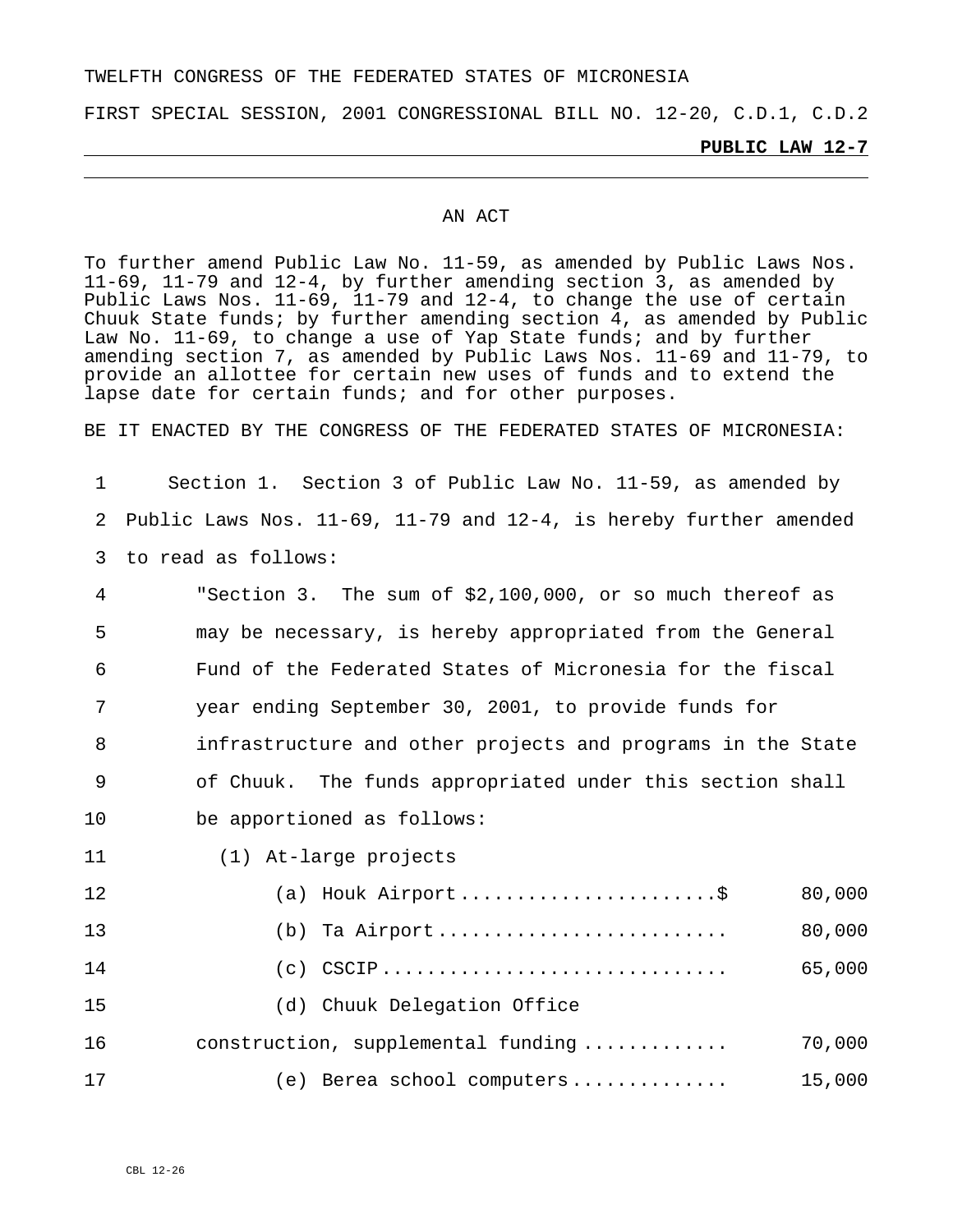| $\mathbf 1$ | (f) Improvement of dry dock                                                                     |        |
|-------------|-------------------------------------------------------------------------------------------------|--------|
| 2           | facility in Faichuk \$                                                                          | 75,000 |
| 3           | (g) Other state-wide programs and                                                               |        |
| 4           | $\text{projects} \dots \dots \dots \dots \dots \dots \dots \dots \dots \dots \dots \dots \dots$ | 25,000 |
| 5           | (2) Election District No. 1                                                                     |        |
| 6           | (a) Infrastructure improvement and                                                              |        |
| 7           | development projects                                                                            |        |
| 8           |                                                                                                 | 60,000 |
| 9           | (ii) Community typhoon shelter                                                                  |        |
| 10          |                                                                                                 | 23,440 |
| 11          | (b) Small scale fishing grants                                                                  |        |
| 12          | $(i)$ Nema                                                                                      | 24,320 |
| 13          | $(i$ i) Losap                                                                                   | 18,240 |
| 14          | $(iii)$ Piis-Emwar                                                                              | 10,320 |
| 15          | $(iv)$ Namoluk                                                                                  | 22,160 |
| 16          | $(v)$ Ettal                                                                                     | 12,160 |
| 17          |                                                                                                 | 30,400 |
| 18          | $(vii)$ Kuttu                                                                                   | 24,320 |
| 19          | $(viii)$ Ta                                                                                     | 18,240 |
| 20          | (ix) Other Mortlocks fishing                                                                    |        |
| 21          |                                                                                                 | 8,000  |
| 22          | (c) Transportation                                                                              | 26,300 |
| 23          | (d) Piggery development grants                                                                  | 4,500  |
| 24          | (e) Local Leadership/National                                                                   |        |
| 25          | Government Exposure Program, including                                                          |        |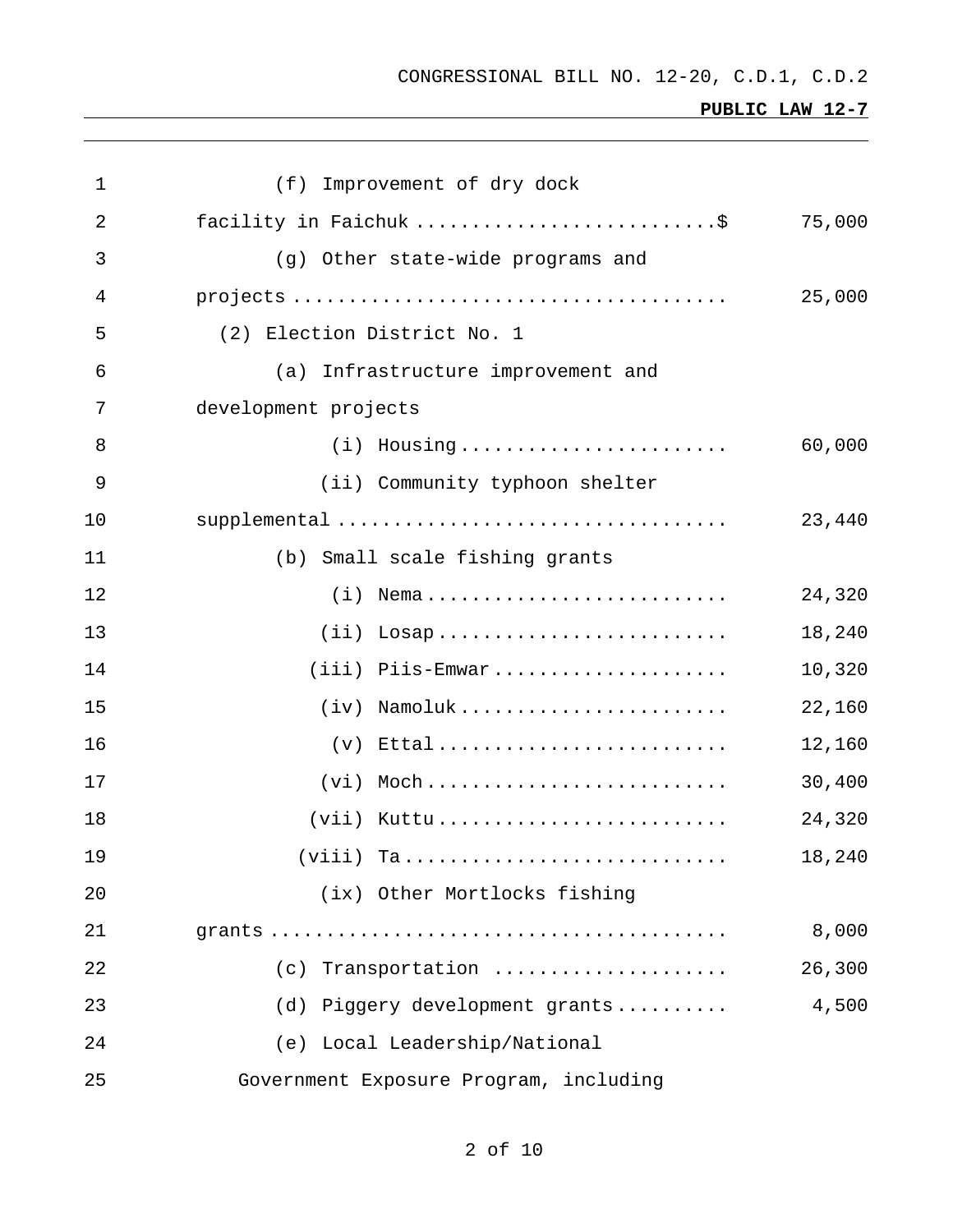| $\mathbf{1}$ | travel for local officials to meet with  |         |
|--------------|------------------------------------------|---------|
| 2            | National Government officials regarding  |         |
| 3            | local needs or concerns or to observe    |         |
| 4            | Congress during session \$               | 26,660  |
| 5            | Sewing development grants<br>(f)         | 2,540   |
| 6            | Musical instruments contributions<br>(q) | 5,000   |
| 7            | Travel for municipal officials<br>(h)    | 15,000  |
| 8            | Solar power systems<br>(i)               | 14,000  |
| 9            | (j) Municipal Mayoral Inaugurations      | 4,400   |
| 10           | Election District No. 2<br>(3)           |         |
| 11           | NNDA operations<br>(a)                   | 75,000  |
| 12           | Student assistance grants<br>(b)         | 15,000  |
| 13           | Social development grants<br>(c)         | 185,000 |
| 14           | (d) Economic assistance grants           | 75,000  |
| 15           | Election District No. 3<br>(4)           |         |
| 16           | (a) Economic and social project grants   |         |
| 17           |                                          | 100,000 |
| 18           | $(i$ i)                                  | 100,000 |
| 19           | $(iii)$ Tonoas                           | 100,000 |
| 20           | $(iv)$ Parem                             | 25,000  |
| 21           |                                          | 25,000  |
| 22           | (vi) Southern Namoneas High              |         |
| 23           | School computers                         | 10,000  |
| 24           | (b) Holiday program grants               | 10,000  |
| 25           | (5) Election District No. 4              |         |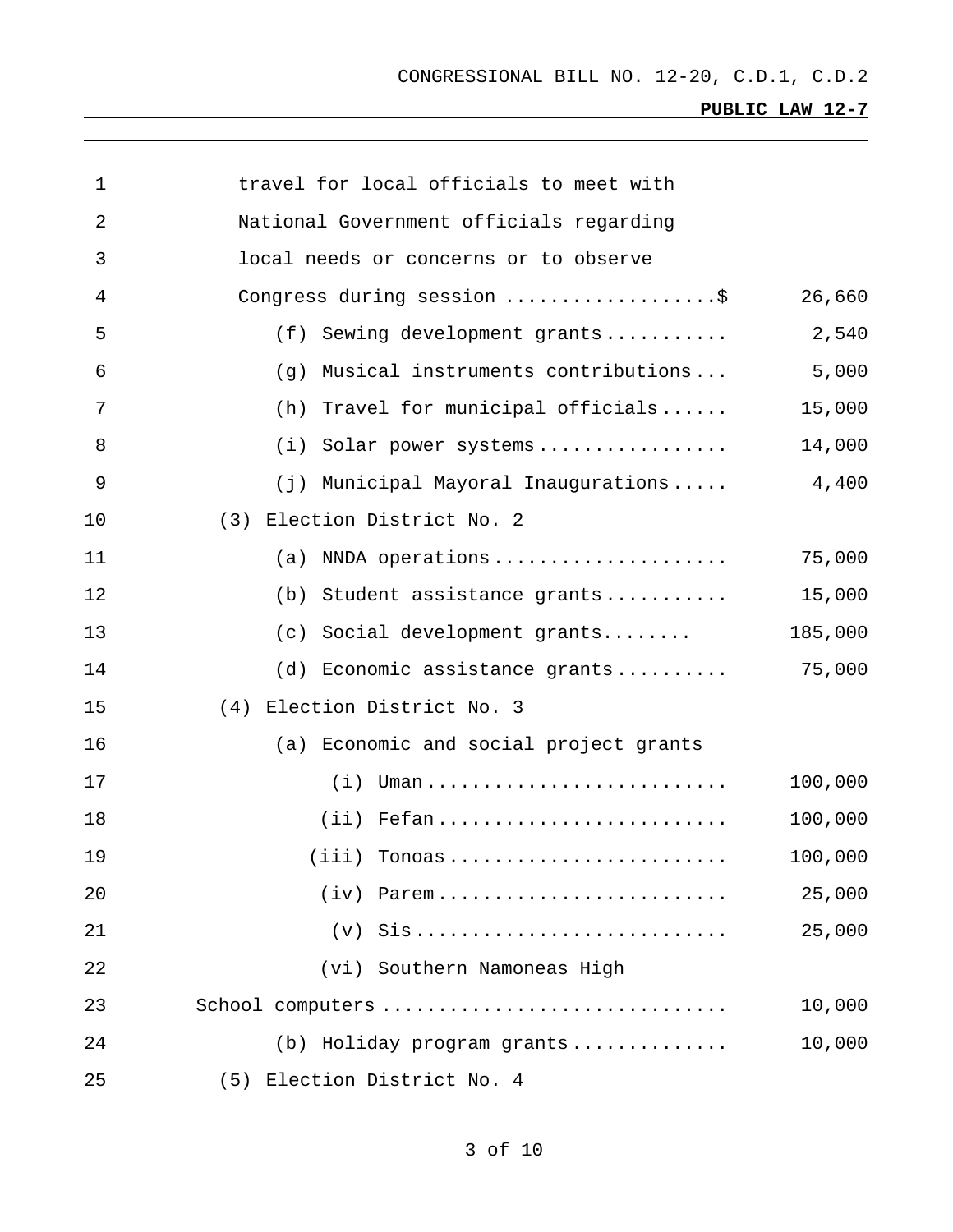| $\mathbf 1$ | (a) Economic and social project grants        |        |
|-------------|-----------------------------------------------|--------|
| 2           |                                               | 70,000 |
| 3           | $(i)$ Polle, Patta & Onelisom                 | 70,000 |
| 4           | $(iii)$ Tolensom                              | 80,000 |
| 5           | (iv) Replanting project grants                |        |
| 6           | for areas where crop lands have been damaged  |        |
| 7           | by sea-level rise or other natural disasters  | 40,000 |
| 8           | $(v)$ Student assistance grants               | 10,000 |
| 9           | (vi) Operation of Project                     |        |
| 10          | Coordinator Office                            | 30,000 |
| 11          | $(vii)$ Medical transport vehicle             | 20,000 |
| 12          | $(viii)$ Medical transport boat               | 10,000 |
| 13          | (ix) Local Leadership/National                |        |
| 14          | Government Exposure Program, including travel |        |
| 15          | for local officials to meet with National     |        |
| 16          | Government officials regarding local needs or |        |
| 17          | concerns or to observe Congress during        |        |
| 18          |                                               | 10,000 |
| 19          | (x) Economic development grants               |        |
| 20          | for fishing projects and other small          |        |
| 21          | home-based business development               | 30,000 |
| 22          | (6) Election District No. 5                   |        |
| 23          | (a) Hall Islands                              |        |
| 24          | (i) Medical supplies and school               |        |
| 25          | supplies:                                     |        |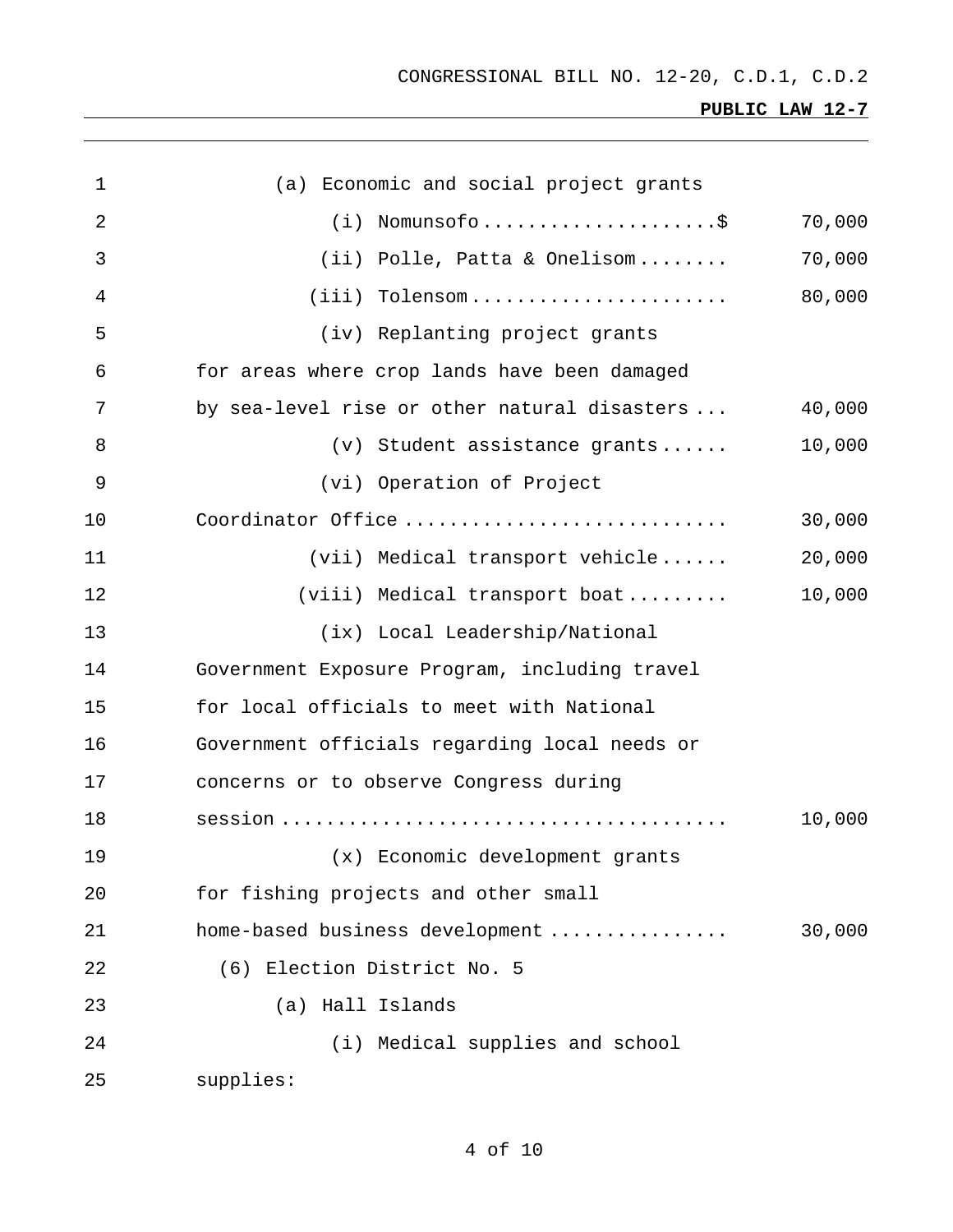| $\mathbf{1}$ | a) Murillo\$                                  | 8,000  |
|--------------|-----------------------------------------------|--------|
| 2            | b) $RuO$                                      | 8,000  |
| 3            | $\circ$ )                                     | 8,000  |
| 4            | (ii) Fananu medical supplies and              |        |
| 5            | school supplies or operations for Lien        |        |
| 6            |                                               | 8,000  |
| 7            | (iii) Boat with engine for Hall               |        |
| 8            | Islands immunization program                  | 8,000  |
| 9            | (iv) Hall Island Project                      |        |
| 10           |                                               | 13,000 |
| 11           | (b) Weito Islands                             |        |
| 12           | (i) Medical supplies and school               |        |
| 13           | supplies                                      |        |
| 14           | a)                                            | 8,000  |
| 15           | b)                                            | 8,000  |
| 16           | $\circ$ )                                     | 8,000  |
| 17           | 0nou<br>d)                                    | 8,000  |
| 18           | (ii) Weito Islands Project                    |        |
| 19           |                                               | 15,000 |
| 20           | (iii) Lien Piherarh dry dock                  |        |
| 21           | and operations:                               |        |
| 22           | a) dry dock expenses for                      |        |
| 23           | the Lien Piherarh                             | 4,000  |
| 24           | b) Lien Piherarh                              |        |
| 25           | operations expense for payroll, PROVIDED THAT |        |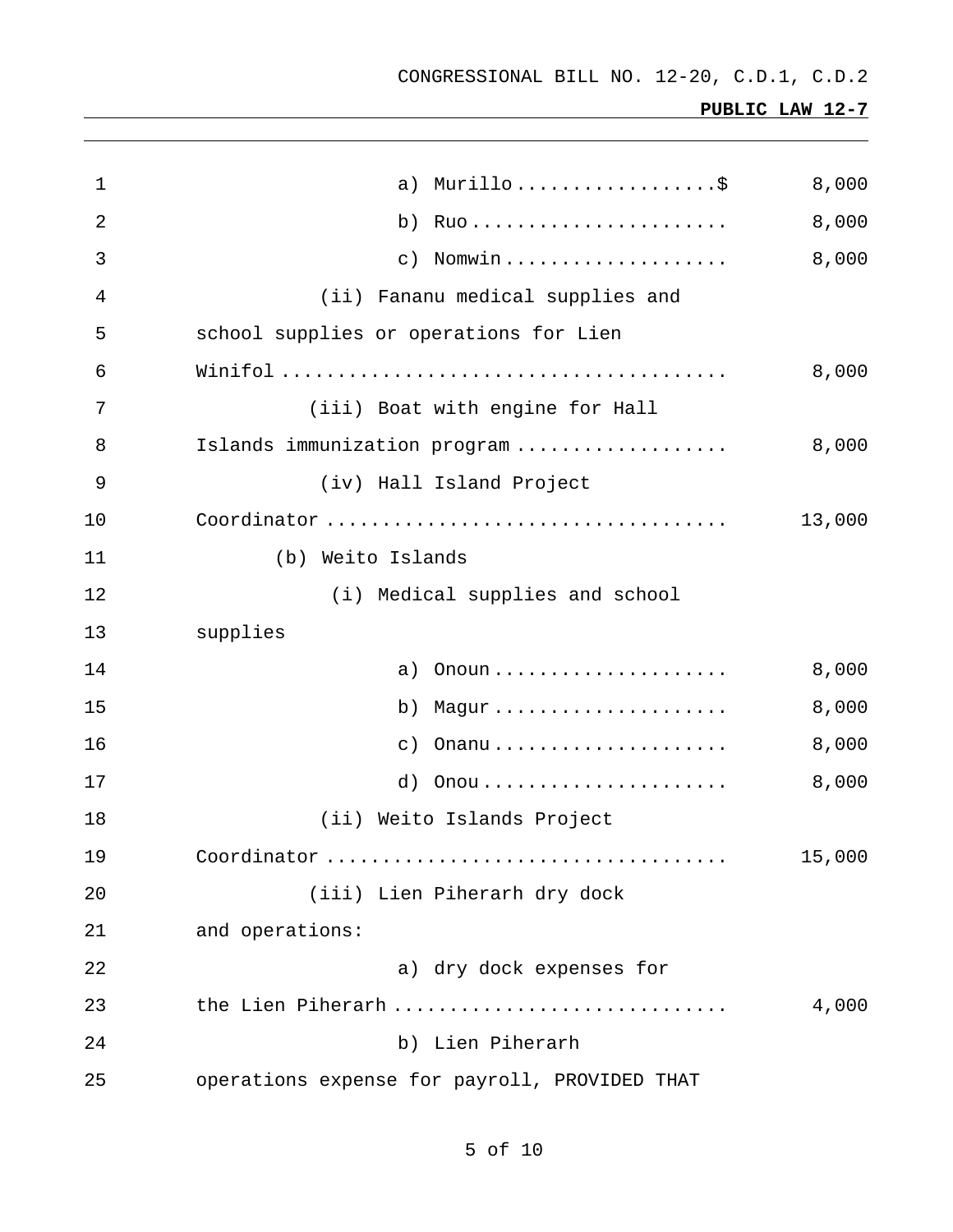| $\mathbf 1$ | the employee payroll shall be calculated and                |         |
|-------------|-------------------------------------------------------------|---------|
| 2           | certified before transmission to the allottee.              |         |
| 3           | The allottee will then transmit the request                 |         |
| 4           | to the Department of Finance and                            |         |
| 5           | Administration, which will issue the checks                 |         |
| 6           | to each employee \$                                         | 2,000   |
| 7           | c) Lien Piherarh                                            |         |
| 8           | operations expense for fuel PROVIDED                        |         |
| 9           | THAT pro-forma fuel invoices shall be                       |         |
| 10          | provided to the allottee                                    | 1,500   |
| 11          | d) Lien Piherarh                                            |         |
| 12          | operations expense for provisioning                         | 500     |
| 13          | (c) Pattiw Islands                                          |         |
| 14          | (i) Pollap Fun Metaw (balance                               |         |
| 15          | due for social security tax payment)                        | 10,000  |
| 16          | (ii) Tamatam medical supplies                               |         |
| 17          | and school supplies or purchase/repair                      |         |
| 18          | of a municipal vessel                                       | 8,000   |
| 19          | (iii) Polowat dispensary site                               |         |
| 20          |                                                             | 8,000   |
| 21          | (iv) Houk dispensary and/or                                 |         |
| 22          |                                                             | 8,000   |
| 23          | (v) Pattiw Authority-personnel                              | 25,000  |
| 24          | (d) Other project grants                                    | 83,000" |
| 25          | Section 2. Section 4 of Public Law No. 11-59, as amended by |         |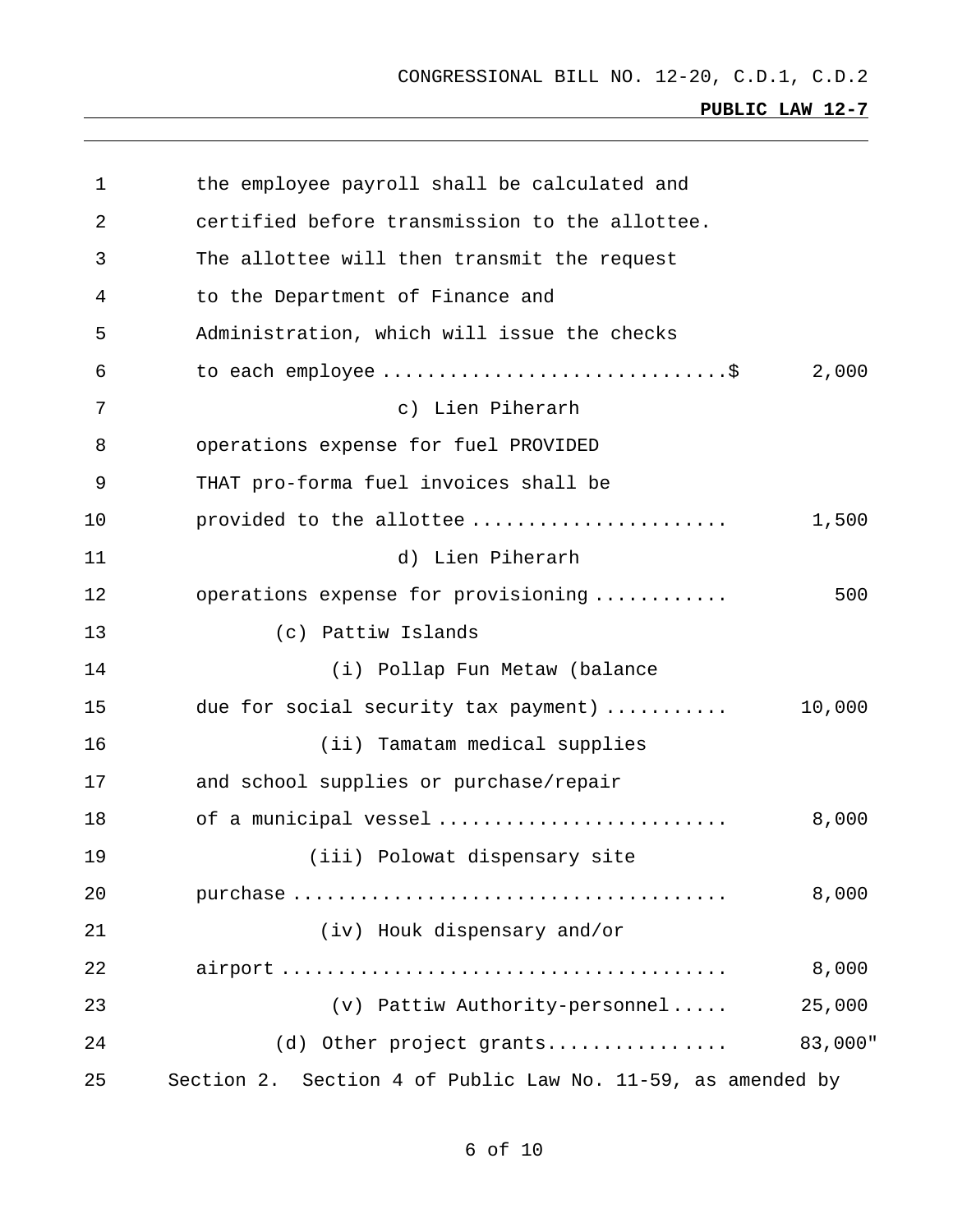| $\mathbf 1$ | Public Law No. 11-69, is hereby further amended to read as           |
|-------------|----------------------------------------------------------------------|
| 2           | follows:                                                             |
| 3           | "Section 4. The sum of \$750,000, or so much thereof as may be neces |
| 4           | funds for infrastructure and other projects and programs in          |
| 5           | the State of Yap. The funds appropriated under this section          |
| 6           | shall be apportioned as follows:                                     |
| 7           | (1) Grant to Council of Tamol of the Outer                           |
| 8           | Islands to be used to pay the balance due on                         |
| 9           | a Land Sale Agreement entered into on March 31,                      |
| 10          | 1999, and to reimburse those entities that                           |
| 11          | provided the down payment on the sale. Title                         |
| 12          | of the land purchased on Yap proper and                              |
| 13          | responsibility for administration of such land                       |
| 14          | to be held by the Council for the benefit of                         |
| 15          | the people of the Outer Islands of Yap \$<br>250,000                 |
| 16          | (2) Wanyan roads, water, and power extension.<br>100,000             |
| 17          | 15,000<br>Amun women's project<br>(3)                                |
| 18          | (4) Rumuu road development supplemental<br>50,000                    |
| 19          | 50,000<br>$(5)$ Atliw men's house                                    |
| 20          | 20,000<br>(6) Gachpar youth basketball court                         |
| 21          | (7) Dalipebinaw recreation project<br>45,000                         |
| 22          | Aviation and nursing scholarships<br>30,000<br>(8)                   |
| 23          | Tungunbinaw causeway<br>45,000<br>(9)                                |
| 24          | (10) Public transportation system\$<br>50,000                        |
| 25          | 10,000<br>Touplay project<br>(11)                                    |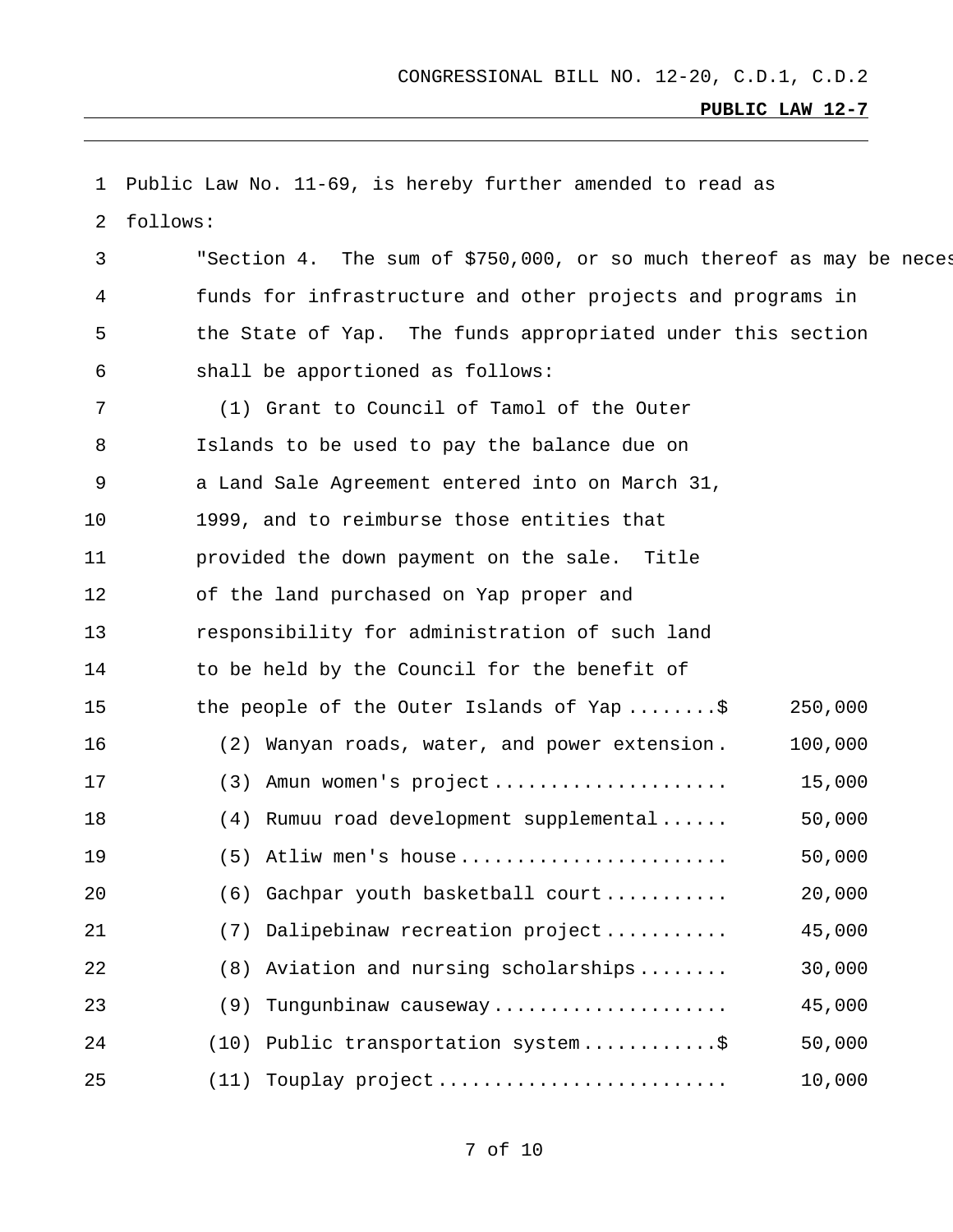| $\mathbf 1$ | 5,000<br>(12) Ulithi women's organization                               |
|-------------|-------------------------------------------------------------------------|
| 2           | (13) Watercrafts safety training<br>5,000                               |
| 3           | (14) Yap Delegation Office<br>55,000                                    |
| 4           | (15) Falalop Ulithi Youth Project Supplement<br>$20,000$ "              |
| 5           | Section 3. Section 7 of Public Law No. 11-59, as amended by             |
| 6           | Public Laws Nos. 11-69 and 11-79, is hereby further amended to          |
| 7           | read as follows:                                                        |
| 8           | "Section 7. Allotment and management of funds and lapse                 |
| 9           | date.                                                                   |
| 10          | (1) All funds appropriated by this act shall be allotted,               |
| 11          | managed, administered, and accounted for in accordance with             |
| 12          | applicable law, including, but not limited to, the Financial            |
| 13          | Management Act of 1979. The allottee of the funds                       |
| 14          | appropriated under subsections $(1)$ , $(2)$ , $(4)$ , $(5)$ and $(10)$ |
| 15          | of section 1 of this act shall be the Secretary of the                  |
| 16          | Department of Finance and Administration, or his designee.              |
| 17          | The allottee of the funds appropriated under subsection (3)             |
| 18          | of section 1 and the funds appropriated under section 6 of              |
| 19          | this act shall be the Governor of the State of Kosrae, or               |
| 20          | his designee. The allottees of the funds appropriated under             |
| 21          | subsections (6) through (9) of section 1 of this act shall              |
| 22          | be the Mayors of the respective towns or municipalities. The allott     |
| 23          | allottee of the funds_appropriated under section 3 of this              |
| 24          | act shall be the Chuuk State Commission on Improvement                  |
| 25          | Projects; EXCEPT THAT the allottee of the funds appropriated            |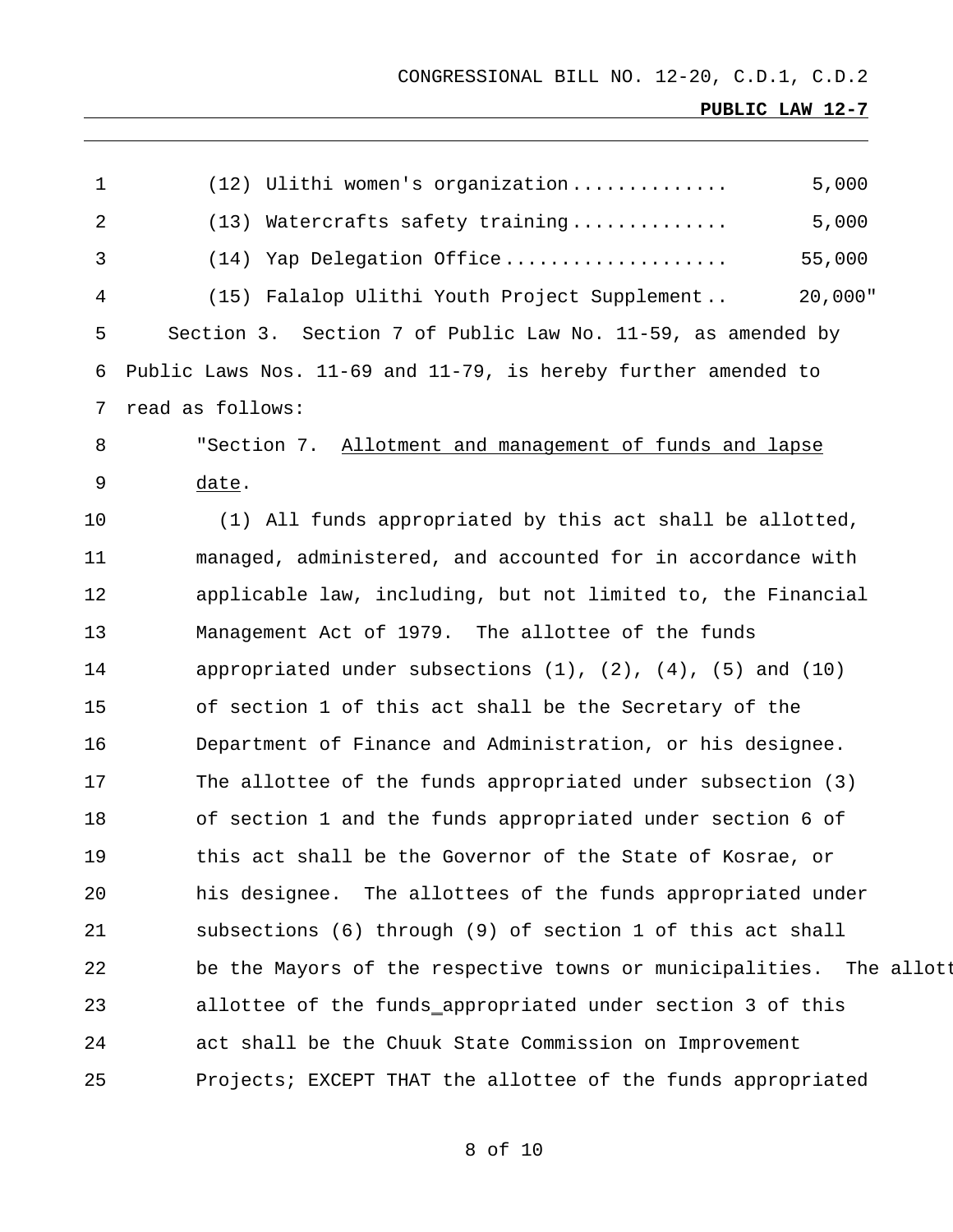1 2 3 4 5 6 7 8 9 10 11 12 13 under subsection (6)(d) of section 3 of this act shall be the Northwest Project Coordinator. The allottee of the funds appropriated under subsections (1) through (13) and subsection (15) of section 4 of this act shall be the Governor of the State of Yap, or his designee. The allottee of the funds appropriated under subsection (14) of section 4 of this act shall be the Speaker of the Congress of the Federated States of Micronesia, or his designee. The allottees shall be responsible for ensuring that the funds appropriated by this act, or so much thereof as may be necessary, are used solely for the purpose specified in this act, and that no obligations are incurred in excess of the sum appropriated.

14 15 16 17 18 19 20 21 22 23 (2) The authority of the allottees to obligate funds appropriated by this act shall lapse as of September 30, 2002; EXCEPT THAT the authority of the allottee to obligate funds appropriated under subsection (1) of section 4 of this act shall lapse as of September 30, 2003 and the authority of the allottee to obligate funds appropriated under subsection (10) of section 1 of this act shall not lapse." Section 4. This act shall become law upon approval by the President of the Federated States of Micronesia or upon its becoming law without such approval.

24

25